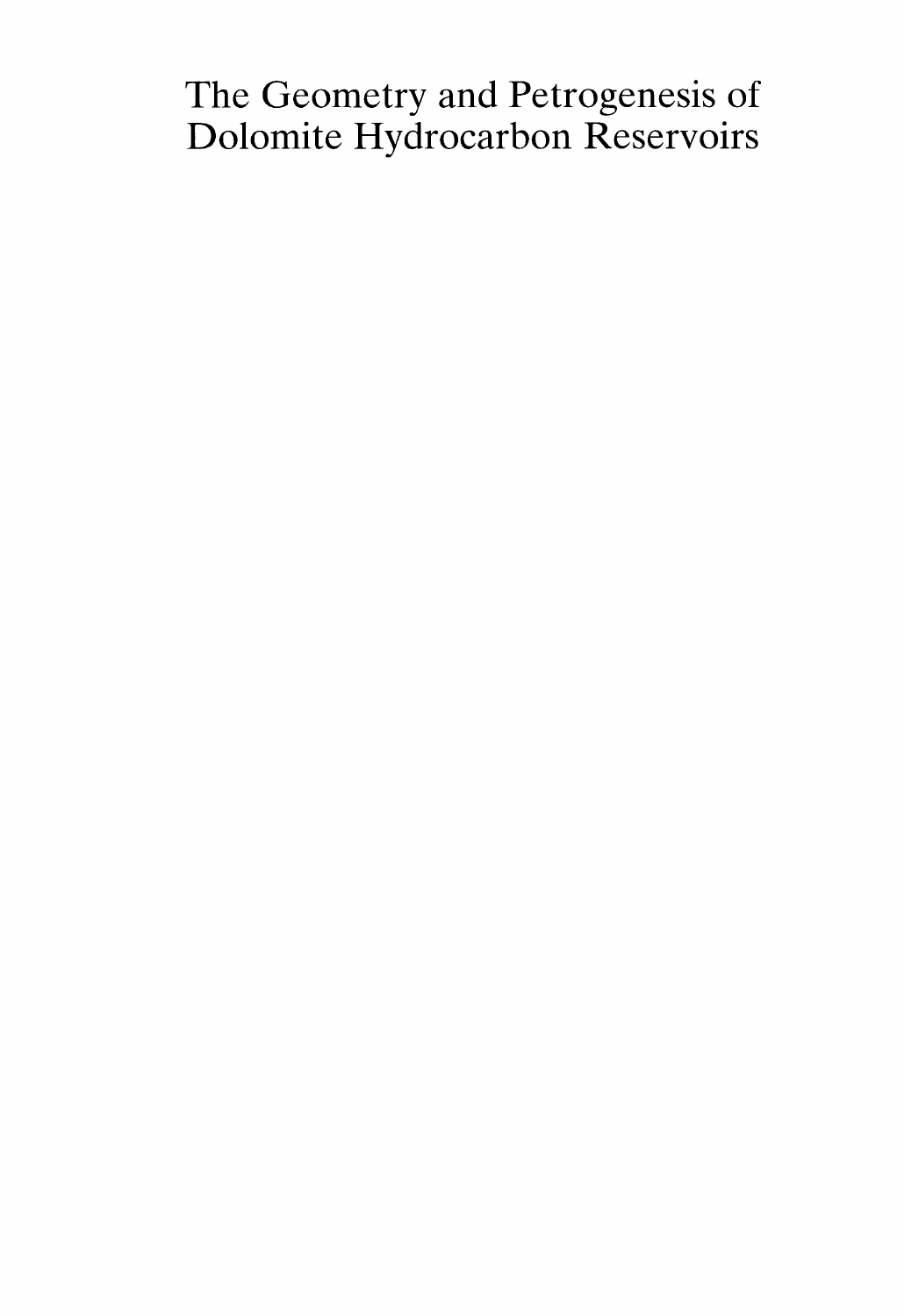**Geological Society Special Publications**  *Society Book Editors*  R. J. PANKHURST (CHIEF EDITOR) P. DOYLE F. J. GREGORY **J. S. GRIFFITHS** A. J. HARTLEY R. E. HOLDSWORTH J. A. HOWE P.T. LEAT A. C. MORTON **N. S.** ROBINS J. P. TURNER

### **Special Publication reviewing procedures**

The Society makes every effort to ensure that the scientific and production quality of its books matches that of its journals. Since 1997, all book proposals have been refereed by specialist reviewers as well as by the Society's Books Editorial Committee. If the referees identify weaknesses in the proposal, these must be addressed before the proposal is accepted.

Once the book is accepted, the Society has a team of Book Editors (listed above) who ensure that the volume editors follow strict guidelines on refereeing and quality control. We insist that individual papers can only be accepted after satisfactory review by two independent referees. The questions on the review forms are similar to those for *Journal of the Geological Society.* The referees' forms and comments must be available to the Society's Book Editors on request.

Although many of the books result from meetings, the editors are expected to commission papers that were not presented at the meeting to ensure that the book provides a balanced coverage of the subject. Being accepted for presentation at the meeting does not guarantee inclusion in the book.

Geological Society Special Publications are included in the ISI Index of Scientific Book Contents, but they do not have an impact factor, the latter being applicable only to journals.

More information about submitting a proposal and producing a Special Publication can be found on the Society's web site: www.geolsoc.org.uk.

It is recommended that reference to all or part of this book should be made in one of the following ways:

BRAITHWAITE, C. J. R., RIZZI, G. & DARKE, G. (eds) 2004. *The Geometry and Petrogenesis of Dolomite Hydrocarbon Reservoirs'.* Geological Society, London, Special Publications, 235.

WHITAKER, F. F., SMART, P. L. & JONES, G. D. 2004. Dolomitization: from conceptual to numerical models. *In:* BRAITHWAITE, C. J. R., RIZZI, G. & DARKE, G. (eds) *The Geometry and Petrogenesis of Dolomite Hydrocarbon Reservoirs'.* Geological Society, London, Special Publications, 235, 99-139.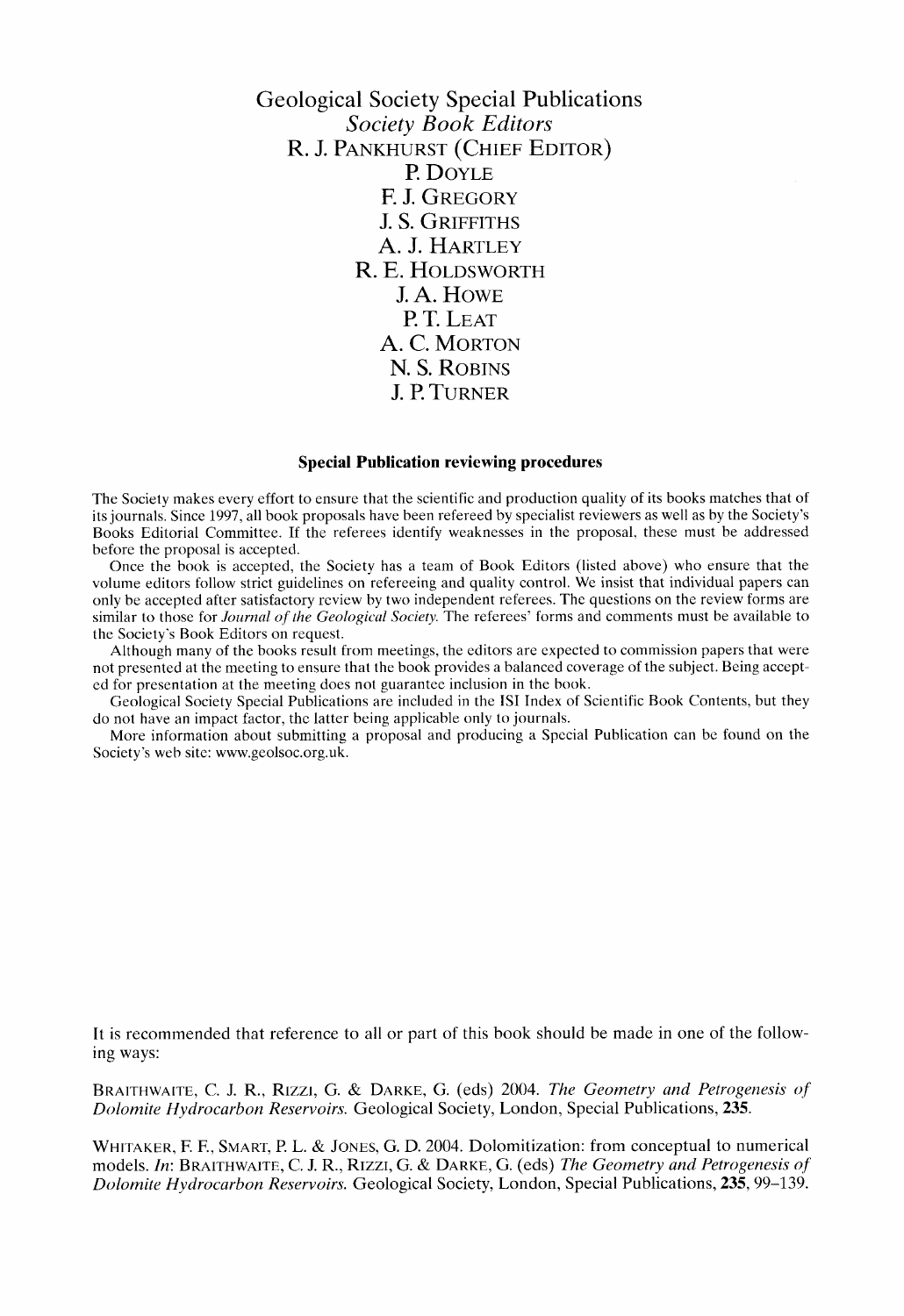# **The Geometry and Petrogenesis of Dolomite Hydrocarbon Reservoirs**

EDITED BY

C. J. R. BRAITHWAITE Division of Earth Sciences, University of Glasgow, UK

> G. RIZZI Trask Geoscience Ltd, Aberdeen, UK

> > and

G. DARKE Statoil, Stavanger, Norway

2004 Published by The Geological Society London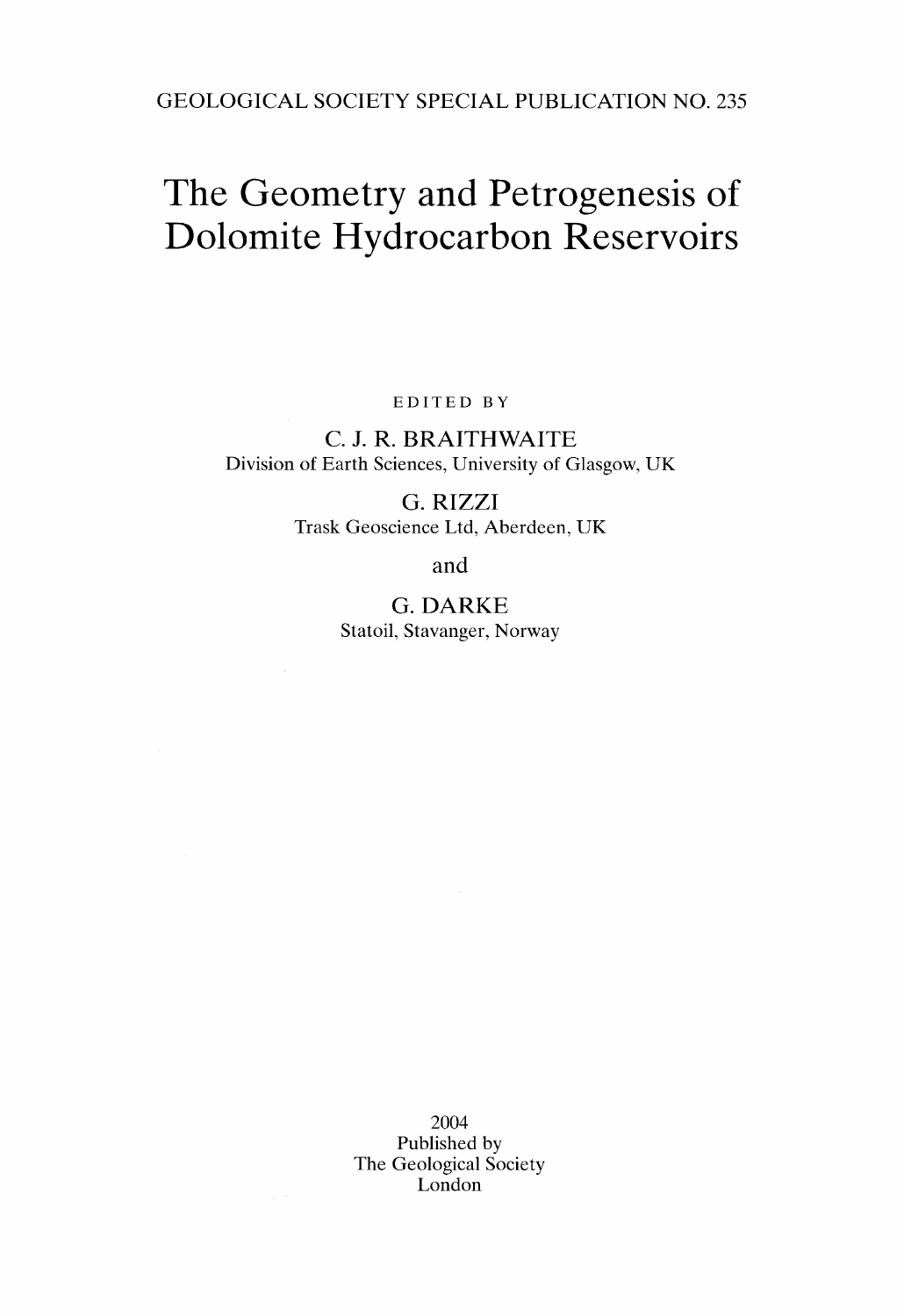## **THE GEOLOGICAL SOCIETY**

The Geological Society of London (GSL) was founded in 1807. It is the oldest national geological society in the world and the largest in Europe. It was incorporated under Royal Charter in 1825 and is Registered Charity 210161.

The Society is the UK national learned and professional society for geology with a worldwide Fellowship (FGS) of 9000. The Society has the power to confer Chartered status on suitably qualified Fellows, and about 2000 of the Fellowship carry the title (CGeol). Chartered Geologists may also obtain the equivalent European title, European Geologist (EurGeol). One fifth of the Society's fellowship resides outside the UK. To find out more about the Society, log on to www.geolsoc.org.uk.

**The Geological Society Publishing House** (Bath, UK) produces the Society's international journals and books, and acts as European distributor for selected publications of the American Association of Petroleum Geologists (AAPG), the American Geological Institute (AGI), the Indonesian Petroleum Association (IPA), the Geological Society of America (GSA), the Society for Sedimentary Geology (SEPM) and the Geologists' Association (GA). Joint marketing agreements ensure that GSL Fellows may purchase these societies' publications at a discount. The Society's online bookshop (accessible from www.geolsoc.org.uk) offers secure book purchasing with your credit or debit card.

To find out about joining the Society and benefiting from substantial discounts on publications of GSL and other societies worldwide, consult www.geolsoc.org.uk, or contact the Fellowship Department at: The Geological Society, Burlington House, Piccadilly, London WlJ 0BG: Tel. +44 (0)20 7434 9944; Fax +44 (0)20 7439 8975; E-mail: enquiries@geolsoc.org.uk.

For information about the Society's meetings, consult *Events* on www.geolsoc.org.uk. To find out more about the Society's Corporate Affiliates Scheme, write to enquiries@geolsoc.org.uk.

Published by The Geological Society from: The Geological Society Publishing House Unit 7, Brassmill Enterprise Centre Brassmill Lane Bath BA1 3JN, UK *(Orders:* Tel. +44 (0)1225 445046 Fax +44 (0)1225 442836) Online bookshop: http://bookshop.geolsoc.org.uk

The publishers make no representation, express or implied, with regard to the accuracy of the information contained in this book and cannot accept any legal responsibility for any errors or omissions that may be made.

9 The Geological Society of London 2004. All rights reserved. No reproduction, copy or transmission of this publication may be made without written permission. No paragraph of this publication may be reproduced, copied or transmitted save with the provisions of the Copyright Licensing Agency, 90 Tottenham Court Road, London W1P 9HE. Users registered with the Copyright Clearance Center, 27 Congress Street, Salem, MA 01970, USA: the itemfee code for this publication is 0305-8719/04/\$15.00.

#### **British Library Cataloguing in Publication Data**

A catalogue record for this book is available from the British Library.

ISBN 1-86239-166-1

Typeset by Type Study, Scarborough, UK Printed by MPG, Bodmin, UK

### **Distributors**

*USA*  AAPG Bookstore PO Box 979 Tulsa OK 74101-0979 USA *Orders:* Tel. +1 918 584-2555 Fax +1 918 560-2652 E-mail bookstore@aapg.org

#### *India*

Affiliated East-West Press PVT Ltd G-l/16 Ansari Road, Darya Ganj, New Delhi 110 002 India *Orders':* Tel. +91 11 2327-9113/2326-4180 Fax +91 11 2326-0538 E-mail affiliat@nda.vsnl.com

#### *Japan*

Kanda Book Trading Company Cityhouse Tama 204 Tsurumaki 1-3-10 Tama-shi Tokyo 206-0034 Japan *Orders:* Tel. +81 (0)423 57-7650 Fax +81 (0)423 57-7651 E-mail geokanda@ma.kcom.ne.jp